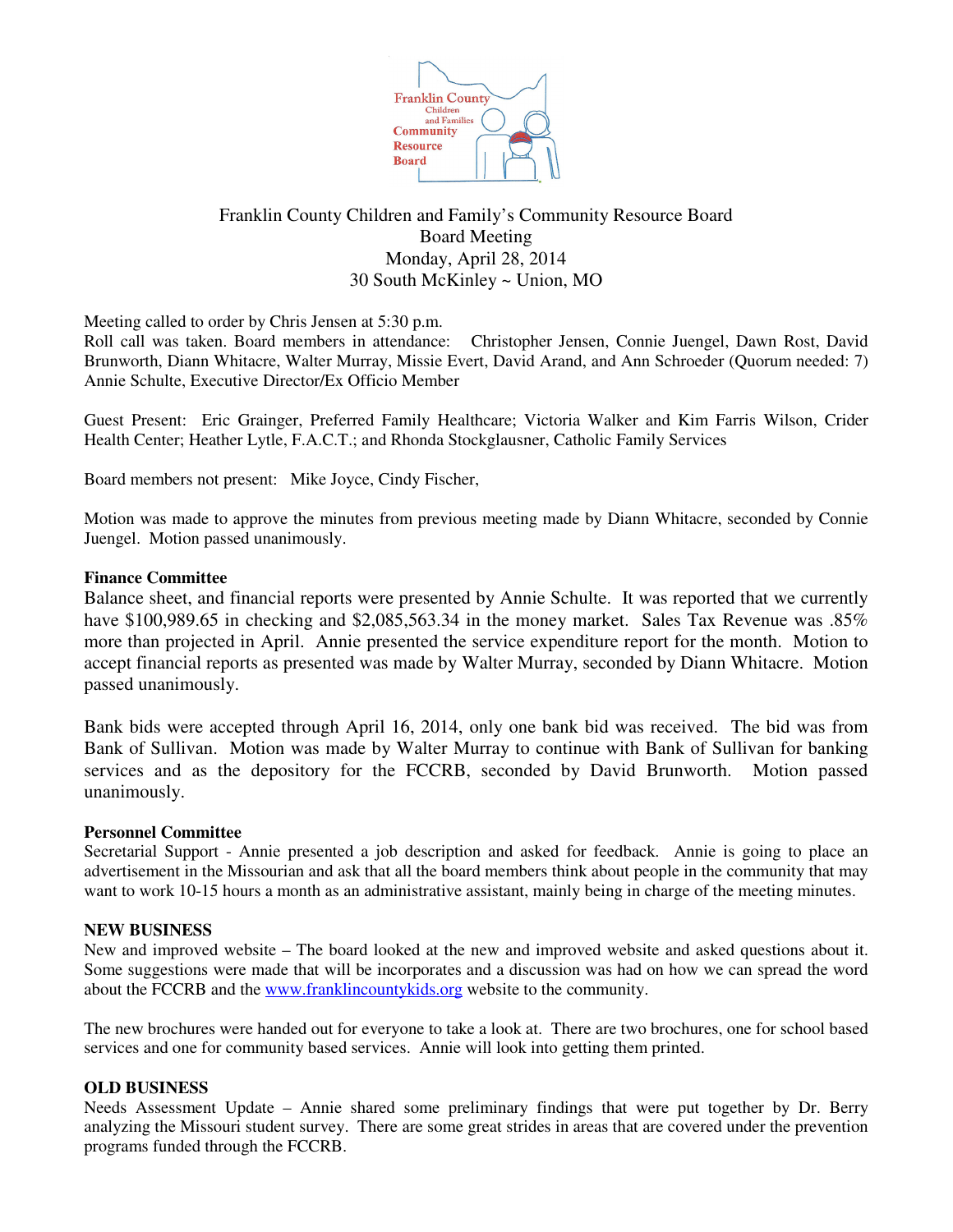Children's Non-Profit Incubator/Centralized Location –survey has been sent out to the agencies to determine space needs and interest in a shared location, due to some confusion, extra time was given. The agencies have until the end of the month to turn in the survey.

Vacant Board Position – Have a possible candidate from the New Haven area. We will invite her to next month's board meeting.

## **Executive Director's Report**

HB 1813 and HB 1695 were both voted down in Committee. Representative Curtis has introduced a new bill HB 2299 which would require any county with a children's services fund that has an unaccredited school district to devote 10% of the fund to services to the unaccredited district. At this time, the bill has not been placed on the House calendar. Annie will keep everyone apprised on the situation.

Franklin County System of Care Team – Meeting this coming Friday. Will be re-staffing one case. Annie has been asked to be a part of a panel of presenters at the upcoming PBIS Spring institute talking about System of Care. She will also participate in the entire conference, as they have covered her convention registration for being a presenter.

Children's Mental Health Week May 4-10 – The committee for Franklin County Children's Mental Health Week has developed a coloring competition. It is an 11x17 placemat that many local restaurants are using. The placemats were also distributed to a few schools for the kids to use as an activity once they finished with their MAP testing. The coloring pages will then be hung up in the hallways of the school buildings. The theme of the coloring contest is to draw and color something that makes you feel happy on the inside. The committee is also asking that youth participate in the state-wide, there is a YouTube video contest. Lastly, they are working on asking people to wear green on May 9<sup>th</sup> in awareness of Children's Mental Health Week.

#### **Announcements**

Crider Health Center has a motorcycle ride on May 17<sup>th</sup>, visit their website www.cridercenter.org for more details.

This Friday, May 2, 2014 is F.A.C.T's gala event. It will be held at Old Hickory Country Club in Cottleville, MO. Please visit their website at www.factmo.org for more details.

Rhonda Stockglausner made everyone aware that the funds for the Juvenile Alternative Program were going quickly. There has been a lot of demand for this program over this year. She also let everyone know about some issues that were brought to her and Annie's attention by the Juvenile Office with the facility that is being used for this program. Everyone is working together on ways that we can make the program better and alternative placement locations.

Walter Murray announced that Mike Joyce made a presentation to the Rotary club on Franklin County CIT. He said that the presentation was wonderful and many people had interest in the program. The FCCRB supports the Franklin County CIT through Annie being a member of the Coordinating Council and also being a presenter for the program.

#### **Selection and Review Committee**

Motion was made to go into closed session pursuant to RSMo 610.021 Section 12 of the Sunshine Law, the purposes of which is to evaluate request for funding and make determinations on future contracts for services. Motion made by Walter Murray, seconded by Ann Schroeder. Roll Call vote taken: Christopher Jensen-Yea, Connie Juengel-Yea, Dawn Rost-Yea, David Brunworth-Yea, Diann Whitacre-Yea, Walter Murray-Yea, Missie Evert-Yea, David Arand-Yea, and Ann Schroeder-Yea.

Selection and Review committee presented to the board recommendations for funding 2014 one-time funding contracts (attached). Discussion over individual request was had. Motion was made by Dave Arad to accept the recommendations of the Selection and Review committee with the exception of the Crider Health Center/ Sullivan Middle School Leader in Me Pilot Project and the Portals request, seconded by Walter Murray. Roll Call vote taken: Christopher Jensen-Yea, Connie Juengel-Yea, Dawn Rost-Yea, David Brunworth-Yea, Diann Whitacre-Yea, Walter Murray-Yea, Missie Evert-Yea, David Arand-Yea, and Ann Schroeder-Yea.